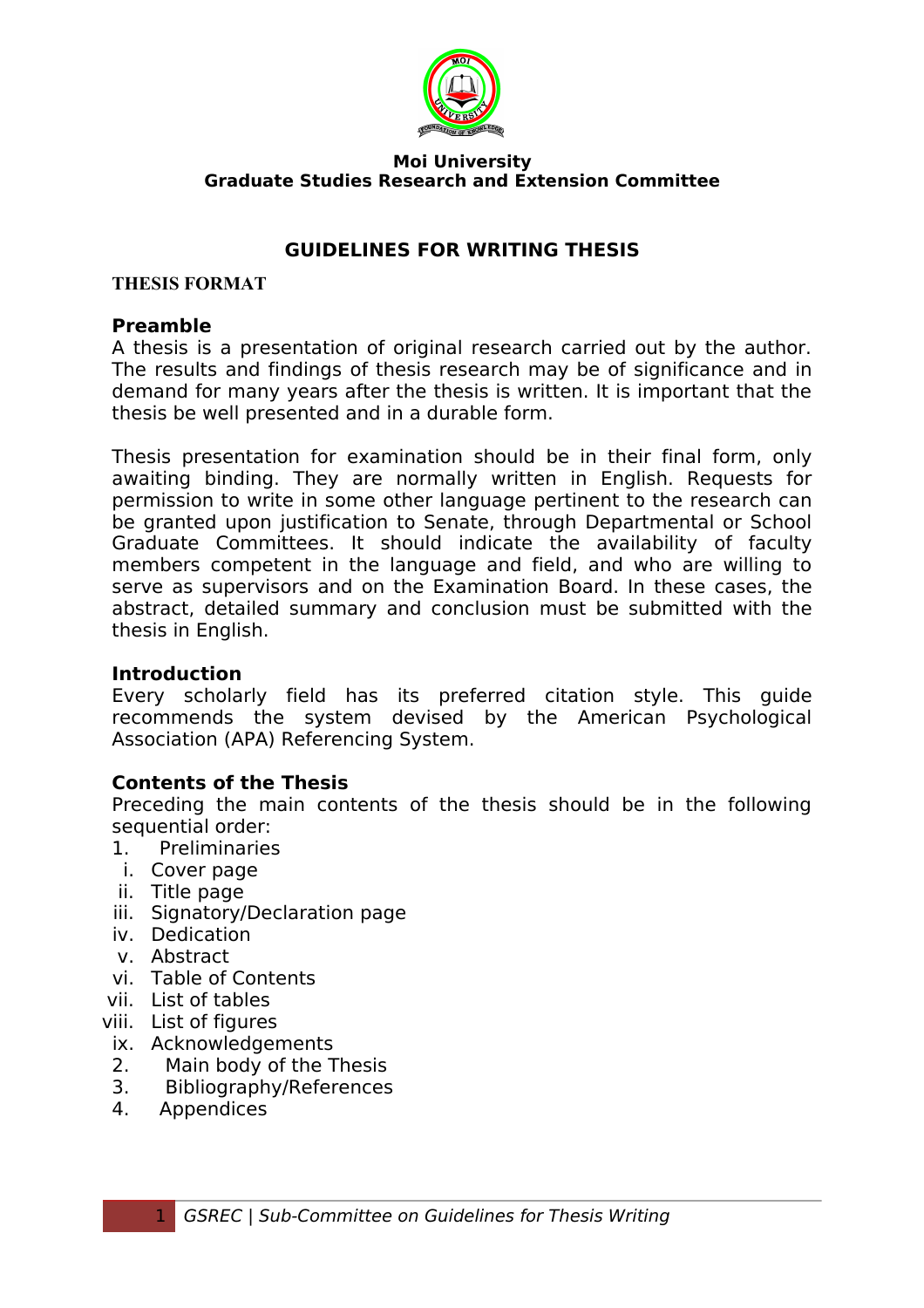#### **Format of Thesis**

All theses shall be typed in double spacing between lines on good quality paper (minimum 80 grams) of A4 size, and preferably in Microsoft Word New Times Roman font size 12.

Margins shall be of at least 35mm on the left-hand side, 25mm on the right hand side and on the top and bottom of each page. Tables and figures must also conform to these margin requirements even when headings are taken into account. Text and graphics are to be kept together on the same page.

Each figure and its captions should appear on the same page. This also applies to tables, though they may be continued on subsequent pages.

Long tables and maps that do not fit two pages shall normally be confined to the appendices.

Page numbers should appear on the top right hand corner.

Theses shall be submitted in the first instance for the examination loosely bound (e.g. spiral binding). Subsequent to the examination and final acceptance, theses shall be bound in boards, covered in green buckram. The bound copies shall be lettered in gold on the spine with the following information; "Surname of author and initials, degree and year" in that order. On the outside front cover of the bound theses shall appear the following information: "Title of thesis, full name of author, and year" in that order.

#### **Example:**

#### **1. Cover Title**

LANGUAGE ATTITUDES, USE AND PROFICIENCY: A SOCIAL LINGUISTIC STUDY OF ENGLISH IN KENYA

**BY** 

KEMBO-SURE, EDWARD

1996

#### **On the Spine of Thesis:**

KEMBO-SURE, E. DPhil 1996

#### **2. Title Page**

STUDIES OF MAIZE, KESSES DIVISION, UASIN GISHU DISTRICT, KENYA

MWANGI WA KAMAU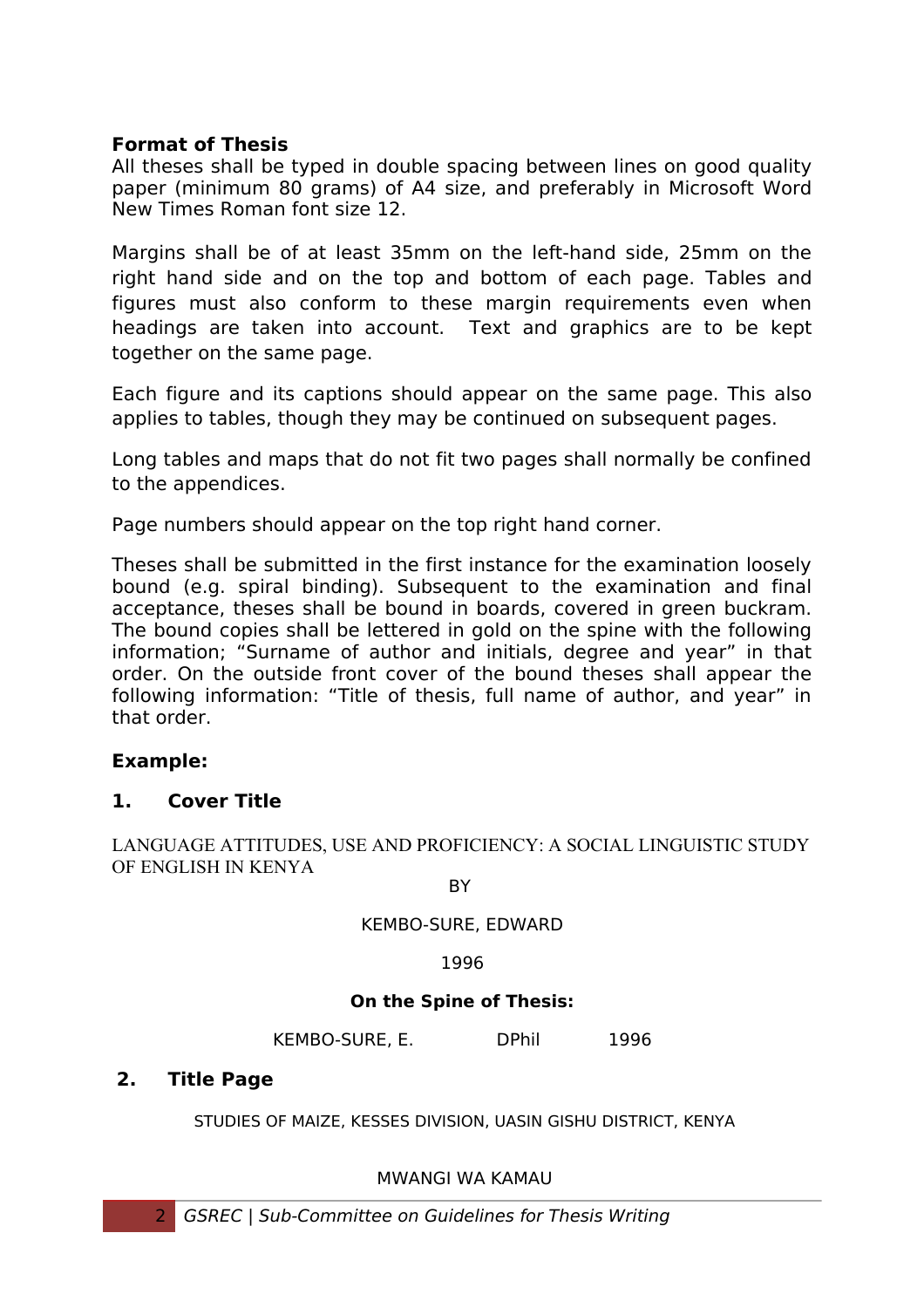#### B.Sc., MPhil

A Thesis Submitted in Partial Fulfillment of the Requirements for the Degree of Doctor of Philosophy of the Department of Zoology, Moi **University** 

#### 1991

#### **3. Declaration Page**

Declaration by the Candidate

This thesis is my original work and has not been presented for a degree in any other University. No part of this thesis may be reproduced without the prior written permission of the author and/or Moi University.

Mwangi wa Kamau ……………………………… Date:

#### **Declaration by Supervisors**

This thesis has been submitted for examination with our approval as University Supervisors.

Name of Supervisor ……………………………… Date: ………………………………………… (Name of University, Place, Country)

Name of Supervisor ……………………………… Date:

…………………………………… Moi University, Eldoret, Kenya

### **Dedication**

The author of the thesis may wish to dedicate the thesis to person(s) of his/her choice that may have inspired directly or indirectly to the accomplishment of the thesis.

#### **Abstract**

The abstract should give a synopsis of the work carried out, the significant results obtained and the major conclusions of the thesis. The maximum length of the abstract should be 500 words in single space and normally unstructured.

#### **Table of Contents**

This indicates the pages in which the various chapters of the thesis as well as major subsections can be found.

#### **List of Tables**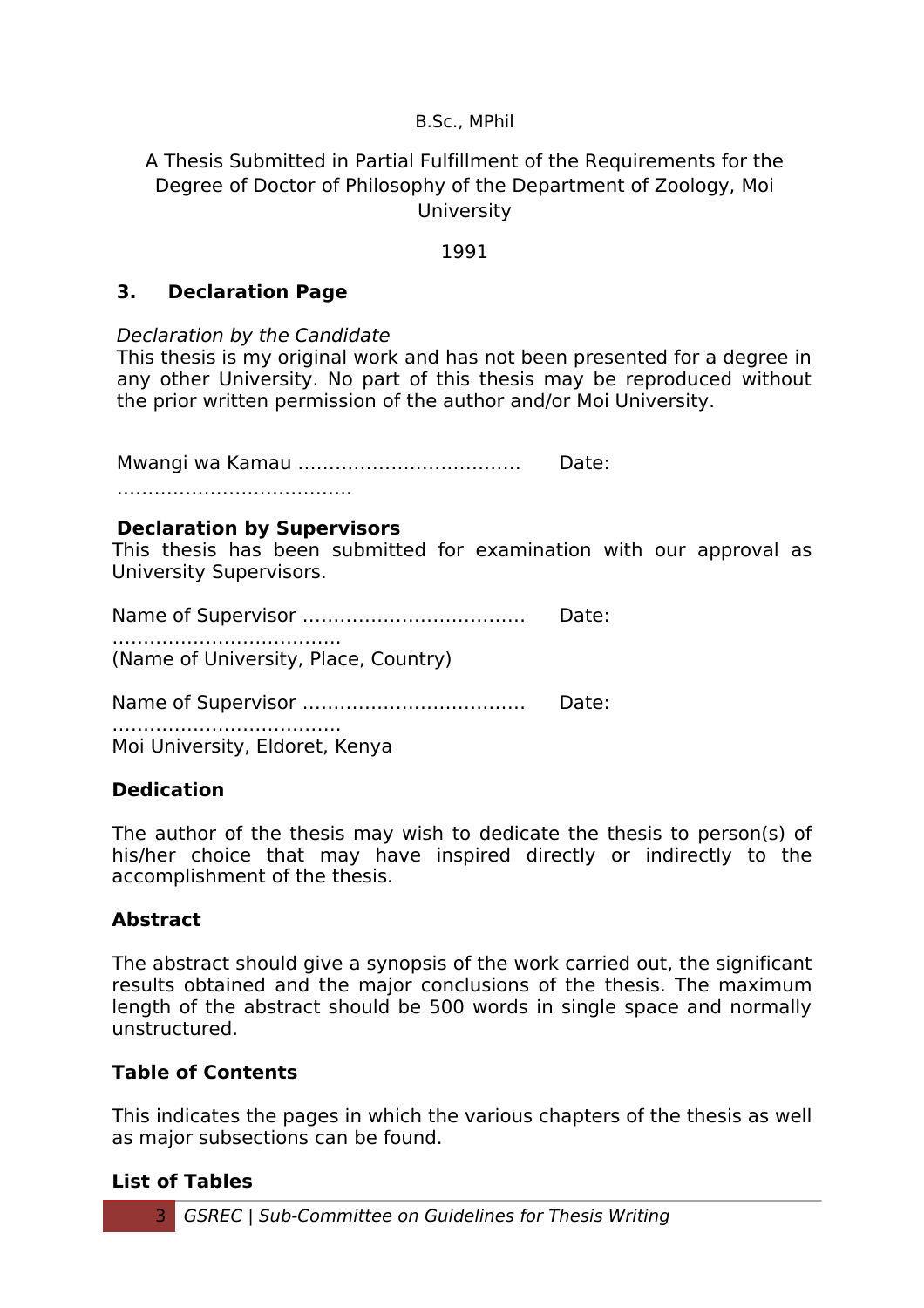This indicates the pages in which the various tables are to be found. The titles appearing here should be exactly the same as those in the text. The table number and its captions should be placed two spaces above the top line of the table.

## **List of Figures**

This indicates the pages in which various figures are to be found in the main body of the thesis. The title appearing here should be exactly the same as the figure captions. The figure number and its caption should be placed two spaces below the last line or the bottom edge of the figure. All broadside material should be placed so that the top of the table is nearest to the binding. The placement of the table or figure either vertically or horizontally does not change the position of the page number.

### **Acknowledgements**

Individuals and institutions that may have contributed to the execution of the work should be properly acknowledged.

### **Body of the Thesis**

The detailed arrangement of this will vary form one field of research to another, although it would be expected that the thesis would contain:

- **Introduction**
- **Methodology**
- **Results**
- Discussion (or interpretation of the results)
- **Summary (or conclusions)**

#### **AMERICAN PSYCHOLOGICAL ASSOCIATION (APA) REFERENCING SYSTEM**

### **An Article in a Journal with Continuous Pagination**

Ghosh, S. Improved Sludge Gasification by Two-Phase Anaerobic Digestion Journal of Environmental Engineering 113, 1265-1283.

Vickery, B., C (1997). Knowledge Discovery from Databases: An Introductory Review. Journal of Documentation 53 107-122.

### **An Article with a Separate Pagination in Each Issue:**

Nereida, C., & Jarvis, H.(1993). The Challenge of Building an International Union Catalog: The Vietnamese Experience Asian Libraries, 3 (2), 36-43.

### **A Magazine Article**

(1997, 28 February). Step towards the Digital Rep. Bookseller, p.16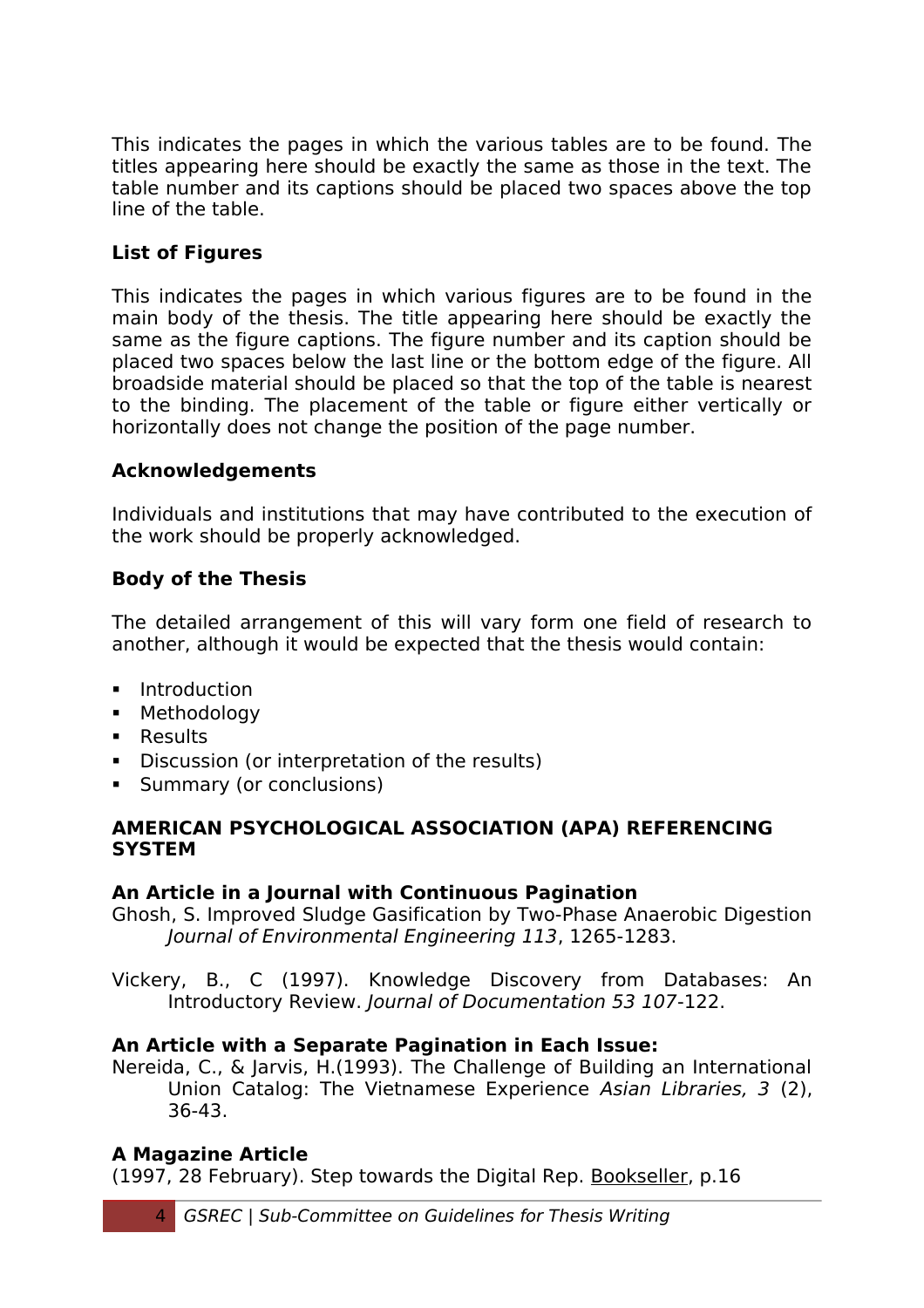### A Newspaper Article

## **Newspaper Article**

### **i. No author's name provided**

Mijikenda and Kiswahili.(1999, 8-14 Aug). Herald p. 29

## **ii. Author's name provided**

James, R. F. (1997, 22, July). New Trends in Health New York Times, p. 3+,

## **A Book by a Single Author**

- Adams, R. (1990). Communication and Delivery Systems for Librarians. Aldershot: Gower.
- Richardson, W. C., & Dickinson, E. (Eds.).(1994).Her Life and Poetry (3rd Ed.). New York: Random.

## **Two or more books by the same Author**

- Smith, C. R. (Ed.). (1994). Robert Frost's Poetry (2nd ed.). New York: Random.
- …… (1995). Symbolism in Robert Frost's Poetry New York: Harper.
- …... (1997). trans. A Young Reader's Guide to the Poetry of Robert Frost. By John T. Collins, Edgewood Cliffs. New Jersey: Prentice.

## **A Book by two or More Authors**

- Harrison, S. W., & Wright, B. R. (1994). Movies in the Twentieth Century Cambridge, MA: Harvard UP.
- Peabody, C. T., Robert, N. J. (Jr.), & Sylvia, W. S. (1993). Ernest Hemingway: The early Years. (Rev ed.). New York: St. Martin's.

## **An Essay in a Book Collection**

- Ginman, M.(1992). Information Culture and Business Performance In B. Cronin (Ed.), The Marketing of Library and Information Services (2nd ed., pp. 103-116). London: Aslib.
- Martin, S. A. (1992). Willy Loman: A Modern Tragic Hero. In G. T. Richardson (Ed.), Arthur Miller: A Collection of Essays (pp. 72-84). Boston: Houghton.

## **A Book Published in a Second or Subsequent Edition**

Robson, W. (1997). Strategic Management and Information Systems: An Integrated Approach (2nd ed.). London Pitman Publishing.

Sydney, B. E. (1992). A Study of James Joyce (2nd ed.). Boston: Little.

## **A Book in a Series**

Vickers, P., & Martyn, J. (eds.) (1994). The Impact of Electronic Publishing on Library Services and Resources in the UK: Report of the British Library Working Party on Electronic Publishing. In Library and Information Research Report (Vol. 102). London: British Library Board.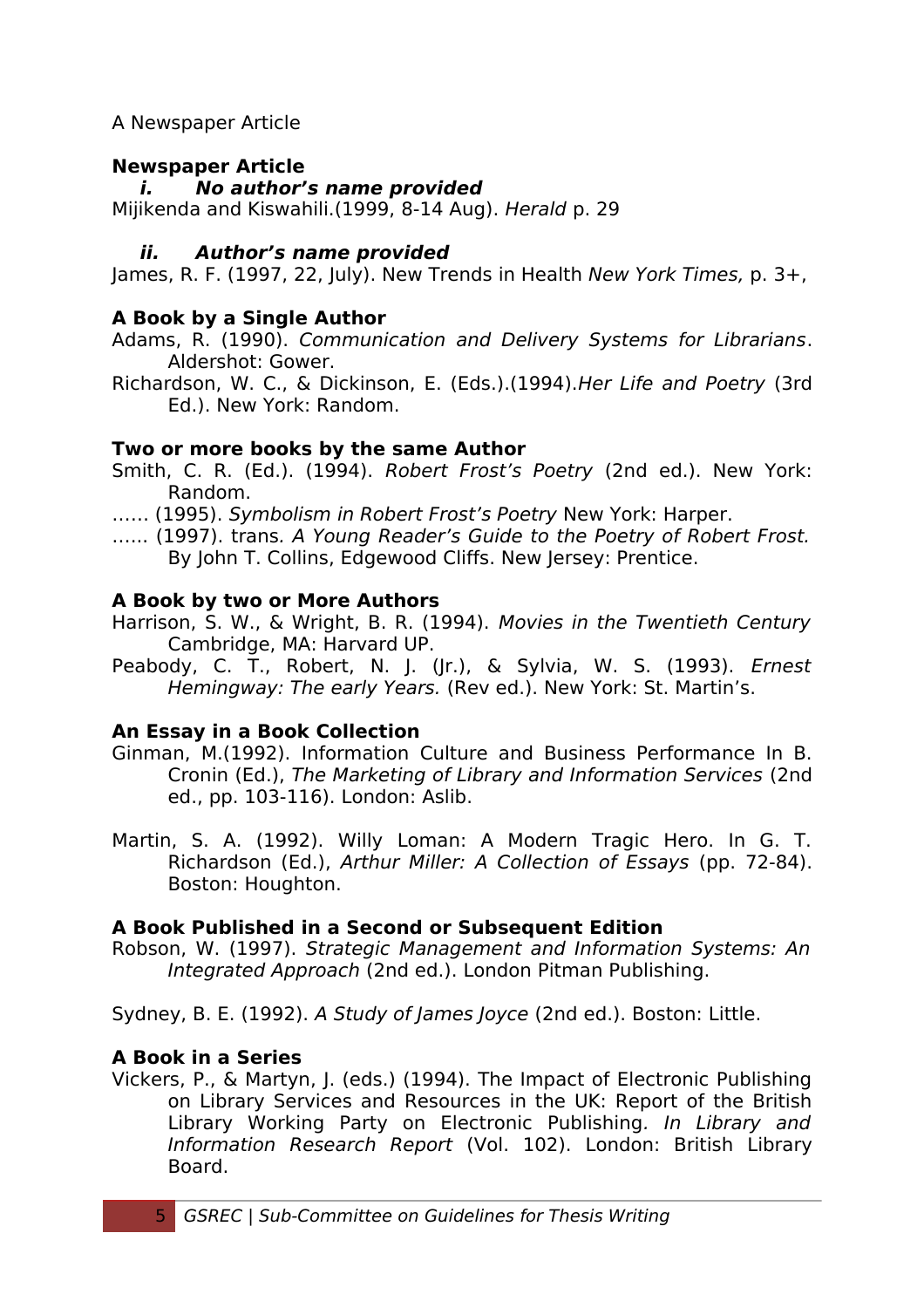#### **WWW Home Pages**

The British Library Home Page (1997). Online British Library Board. Retrieved September 6, 1997 from [http://portico.bl.uk](http://portico.bl.uk/)

### **Website**

McAllister, J. (2000). Nathaniel Hawthorne's Neighborhood. Salem, Massachusetts: Salem Tales. Retrieved February 11, 2000 from <http://www.salemweb.com/tales/hawthorne1. htm>.

## **An Online Scholarly Database or Project**

Anderson, D. & Safran, M. (Eds.). (1996, 3 November) Women of the Romantic Period. University of Texas at Austin. Retrieved February 21, 2000 from <http://www.cwrl.utexas.edu/-worp/ack.html>.

## **A Book in Print and Online:**

Sandburg, C. (1916) Chicago Poems. New York: Holt. Retrieved February 21, 2000 from [<http://www.bartleby.com/165/index.html>](http://www.bartleby.com/165/index.html).

## **An Article from a Journal (originally printed, but found online)**

Abdool Karim, S., & Abdool Karim, Q. (2007). HIV/AIDS in South Africa revisited [Electronic Version]. South African Journal of Science 103, 90

## **An Article from a Scholarly Journal (online only)**

DeShong, S. (1998). Sylvia Plath, Emmanuel Levinas, and the Aesthetics of Pathos. Postmodern Culture 8,3, 23 Retrieved June 25, 1998 from <http://www.iath.virginia.edu/pmc/current.issue/8.3deshong.html>

### **An Online Monthly or Bimonthly Magazine Article:**

Kurzwell, R. (January, 2000) Live Forever: Uploading the Human Brain. Psychology Today Online. Retrieved January 30, 2000 from [<http://www.psychologytoday.com/features3.html>](http://www.psychologytoday.com/features3.html).

### **A Newspaper Article Available Online:**

Greenhouse, S. (1998, June 28). Companies React Quickly to Court's Sexual Harassment Rulings. New Times of the Web. Retrieved June 28, 1998.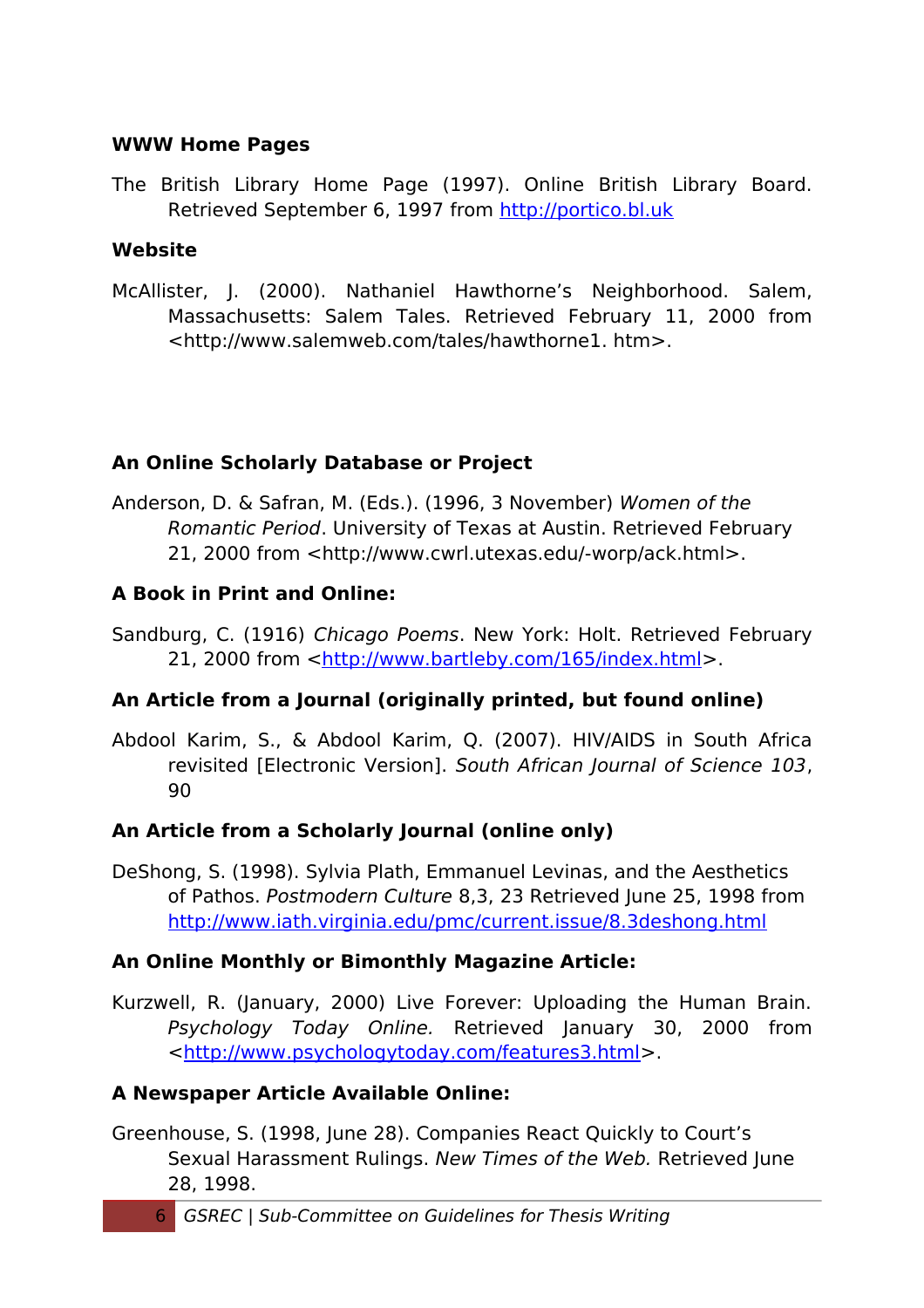<http://www.nytimes.com/yr/mo/day/news/washpol/scotusharass.html>.

## **An E-mail Message:**

Stoker, D. (1997, January 20) Email to Tim Cullen re. Funding Proposal.

## **A Videocassette or Digital Videodisc (DVD):**

Roberts, J. & Gere, R. (Perf.) & Marshall, G. (Director). (1999). Runaway Bride [DVD film]. Paramount/Touchstone

## **An Online Photograph:**

McAllister, J. (2000). House of the Seven Gables [ Photograph]. Salem, Massachusetts: Salem Tales. Retrieved February 11, 2000 from <http://www.salemweb.com/tales/hawthorne1.htm>

# **An Online Map:**

Salem in 1692: Town and Village (Map) (2000) Images from the Salem Witch Trials. Retrieved February 11, 2000 from [<http://www.law.umkc.edu/faculty/projects/ftrials/salem/SAL\\_MAP.H](http://www.law.umkc.edu/faculty/projects/ftrials/salem/SAL_MAP.HTM)  $TM$ 

## **Downloaded Computer Software:**

Adobe Inc. (1998). Adobe Acrobat. Vers. 3.01. Retrieved June 25, 1998 from<http://cgil.adobe.com/acrobat/download6.cgi>

# **An Entry from an Encyclopedia on CD-ROM:**

Frost, Robert Lee (1995) Encarta '95 [CD-ROM]. Redmond, WA: Microsoft.

## **A Scholarly Journal Article from Educational Resources Information Centre (ERIC) on CD-ROM:**

Kim, A. C.(1997) How College Faculty Evaluate Second Language Writing (Abstract). Research and Teaching in Developmental Education 14,1, 35-48. [ERIC. CD-ROM] SilverPlatter. EJ557280.

# **An Entry from an Online Encyclopedia:**

Encyclopedia Britanica (1998). Dictinson, Emily. Encyclopedia Britannica Online. Retrieved February 21, 2000 from [<http://members.eb.com/bol/topic?eu=3083&sctn=1&pm=1.](http://members.eb.com/bol/topic?eu=3083&sctn=1&pm=1)>

# **A Definition from an Online Dictionary:**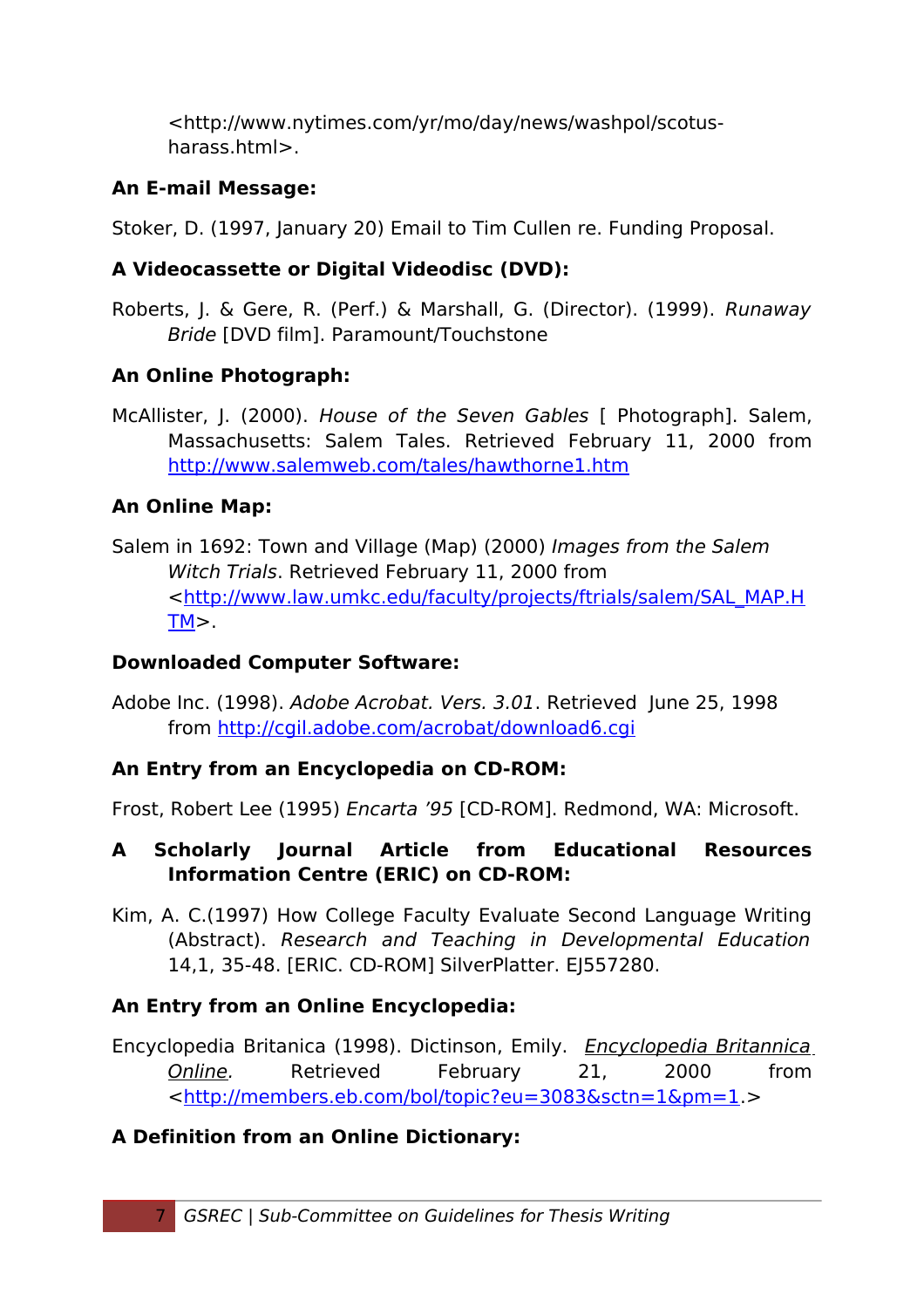Deism (Definition) (1999). Merriam-Webster Online Retrieved February 21, 2000 from <http://members.eb.com/cgi-bin/dictionary? va=Deism>.

## **A Book by Corporate Author**

World Bank. (1988). International Bank for Reconstruction and Development. In Education in Sub-Saharan Africa: Policies for Adjustment, Revitalization and Expansion Washington, D.C World Bank.

## **Book Chapter**

- Baker, B. H. (1953). The Alkaline Complex of Jombo. In P. V. Caswell (Ed.), Geology of the Mombasa - Kwale Area. Report No.24 (pp. 32-48). Nairobi Geological Survey of Kenya.
- Crews, F. (1966). Psychological Romance. In The Sins of the Fathers: Hawthorne's Psychological Themes (pp. 3-26). New York: Oxford UP.
- Edens, W., & et al (Eds.). (1977). Teaching Shakespeare. Princeton: Princeton UP.
- Hodges, J. C., & et al. (2001). Hodges' Harbrace Handbook (14th ed.). Fort Worth: Harcourt.
- Kenya Office of the Vice President and Ministry of Planning and National Development. (1997). Kitui District Development Plan 1997-2000. Nairobi: Government Printers.
- Raitt, D., I. , & Ben Jeapes. (December 1994). Online Information 94. Paper presented at the 18th International Online Information Meeting, London: 608.

### **Conference Proceedings**

Raitt, D, I. and Jeapes, B. (eds.) (1994, December) Online Information 94. In proceedings of the 18th International Online Information Meeting, London, 608, UK.

## **Unpublished Thesis**

Walaba, A. A. (1998). The Teaching of Christian Religious Education in Kenyan Teachers' Training Colleges and Secondary Schools from 1920 to 1989: A Historical Perspective. Unpublished D.Phil. Thesis. Eldoret: Moi University, School of Education.

## **WWW Home Pages**

The British Library (1997). Online British Library Board. Retrieved September, 6<sup>th</sup>, 1997 from [http://portico.bl.uk](http://portico.bl.uk/)

### **Website**